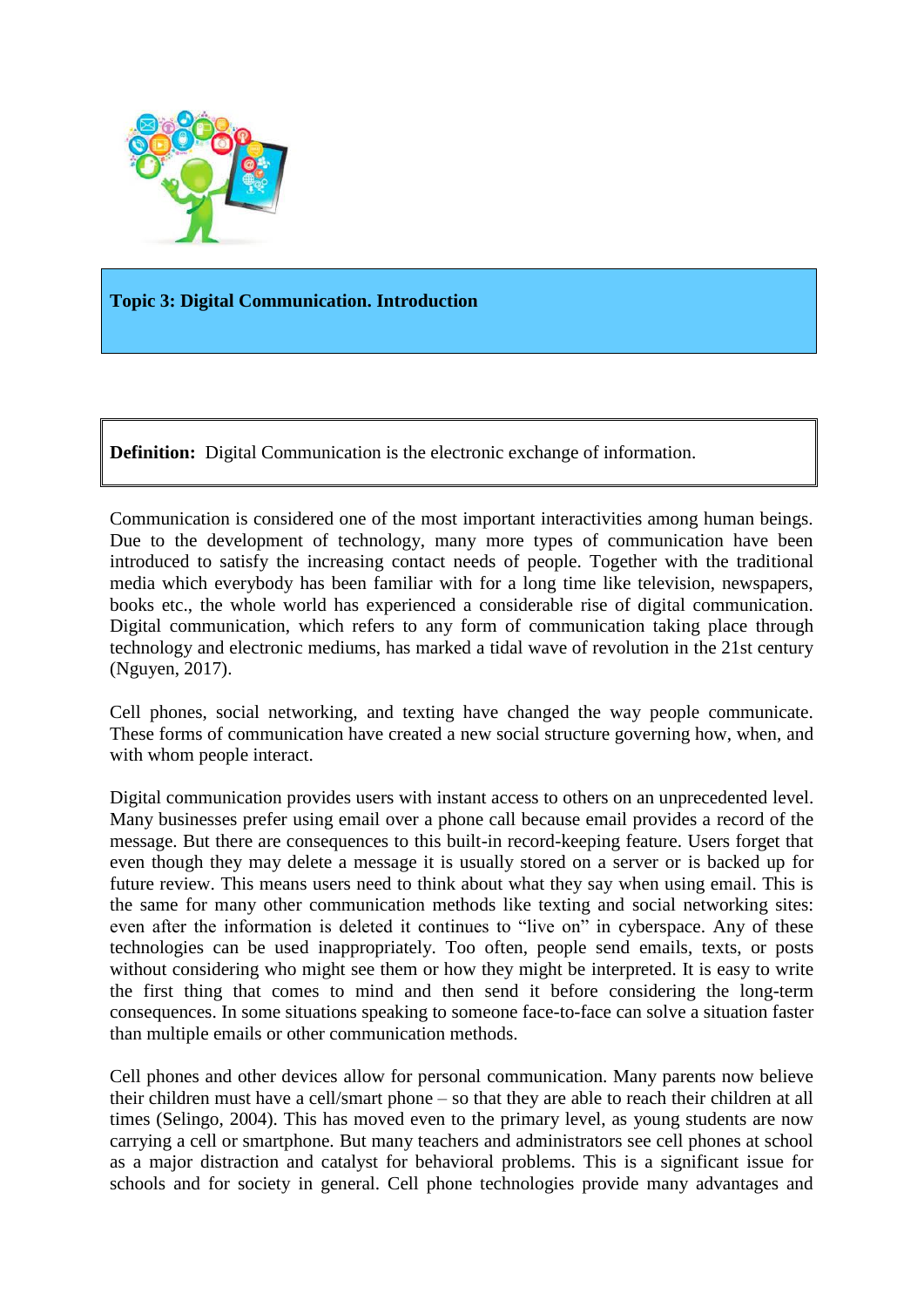freedoms, but there needs to be a distinction between freedom and the responsibility that comes with it. Careful consideration needs to be given to how appropriate use is taught.

Educators face difficult decisions concerning the use of these digital communication technologies in their schools. Cell phones, texting, and social networking can be seen as inappropriate in schools. The growth of smartphones and tablets have added the whole question of messaging apps. Many of these apps allow for "anonymous" communication, which provide a false sense of freedom for senders to say or post whatever they want. But are they free? The question is, how do these communication methods fit in an educational setting? What positive outcomes do they enable? What potentially negative effects must be mitigated, and how? With these many communication methods, what kind of "digital footprint or tattoo" (information provided in cyberspace about someone) is being left behind? Inappropriate photos (such as sexting) or comments shared without thinking about their consequences can have lasting affects on students as they apply to college or look for that first job. On the other hand, if these technologies are banned in schools, what message does that send to our students who have access to these devices outside of school? Sites and districts need to assess the extent of the educational values these communication methods and devices provide. Tools such as Google Hangouts, among other video and messaging systems, are being used as a way for students to communicate with teachers. Many districts are encouraging students to bring your own device (BYOD) to allow to supplemental technology in schools and allow technology that students are comfortable with. Once technology leadership teams determine the educational values (if any) of these practices, they also need to decide how to teach students appropriate use of this technology.

#### **Essential questions**

*Do I use email, cell phone, texting, and social networking technologies appropriately when communicating with others? What rules, options, and etiquette do students need to be aware of when using digital communication technologies?*

Is there a need to be in contact with other people all the time? Do users understand what is appropriate when communicating with other technology users? These are questions that parents, teachers, and administrators need to work together to answer. These technologies are inherently neither good nor bad - it's only use that makes them so - so there is no universal solution to these questions. Digital citizenship provides the framework to help decision makers in schools, sites, and districts to better understand and address these questions.

#### **Forms of digital communications**

Due to the development of high technology, numerous forms of communications have been used for digital transmission in variety media types and vehicles. When mentioning digital communication, people usually think of Internet as the most popular instance. However, the digital age has brought society more tools than just the Internet. The following part lists out some main forms of digital communication that take a prominent role in our environment nowadays (Sarokin, 2015).

**Internet and Emails.** The Internet, which is known as the network connecting different computers worldwide, is a huge communication channel with estimation of 972 million online population in 2007. Email, on the other hand, ever since its first introduction in the 1960s, has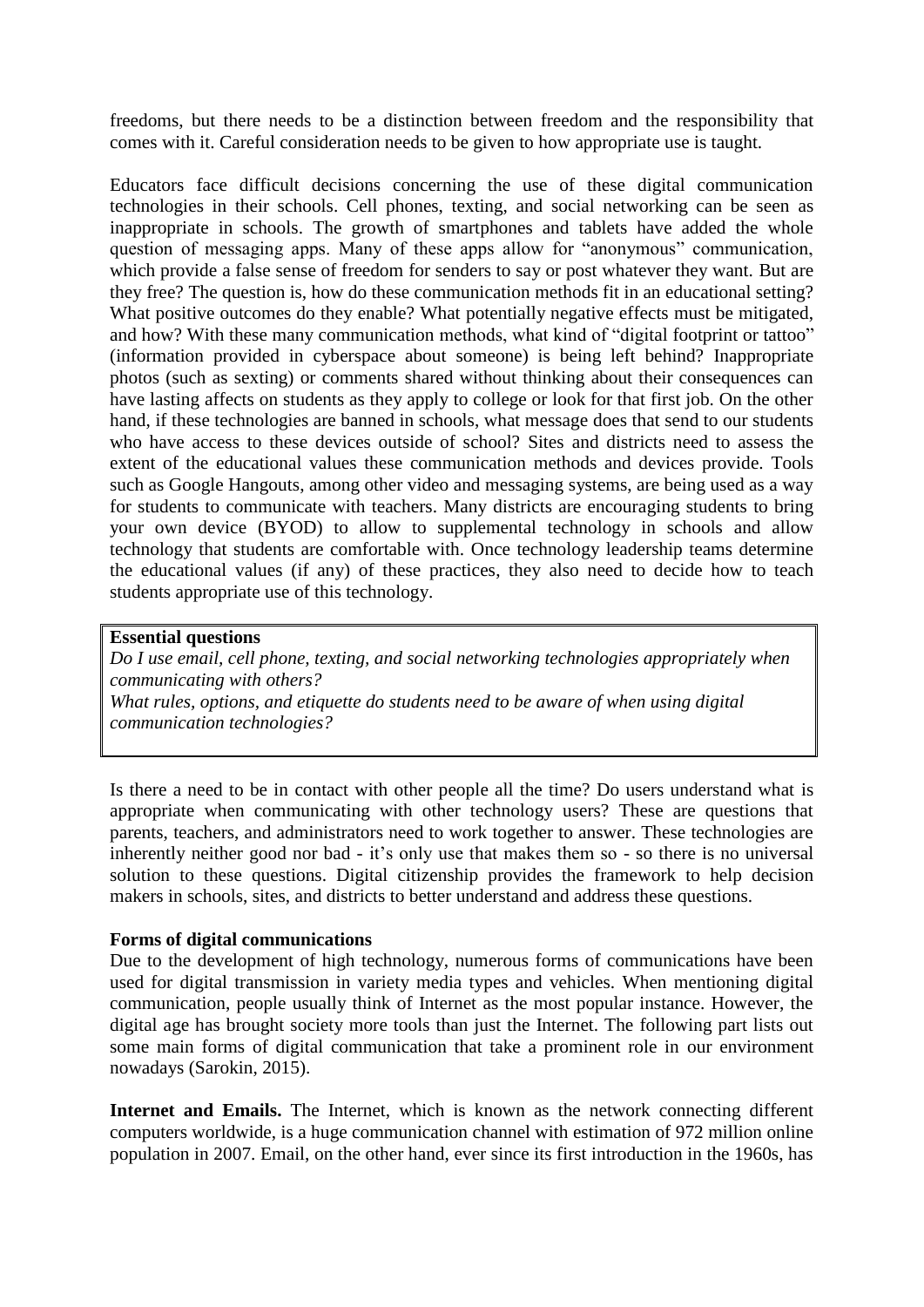been considered the prominent tool of digital communication in both public and private environment.

**Mobiles phones.** In the past, mobiles phones only had call and text messaging (SMS) as communication methods. Thanks to the breakthrough of smartphone with 3G and Wi-Fi in the mid-2000s and 4G in recent years, cellular phones have transformed itself into digital transmission devices with multiple practical communication types. Multimedia messages, voice and video calls are now available through this electronic medium.

**High-definition Television.** Television is usually viewed as conventional media and a form of broadcast media. This device receives signals for visual and sound to show messages from marketers to customers. However, recent technology innovations allow televisions to stream Internet, play games, do shopping etc. As a result, high- definition television becomes a true involving interactivity digital communication media.

**Physical digital media**. The increasing needs of digital transmissions require people to store data electronically. Digital files are exchanging daily in the online environment. It is also a form of engaging digital communication among human beings.

**Social media.** It is necessary to mention the revolutionary impact of social media platforms to digital communications. "The term social media technology (SMT) refers to web based and mobile applications that allow individuals and organizations to create, engage, and share new user-generated or existing content, in digital environments through multi-way communication" (Davis, Deil, Rios & Canche, 2014). Thus, social media is considered one type of digital transmission where people share, exchange and discuss information in the online environment. Through these platforms, individuals and organizations can create and share their information about themselves freely. Social media can be seen in a variety of forms in Internet forums, Web logs, social blogs, microblogs, wikis, podcasts, pictures, videos, ratings, and bookmarkings. Besides, there are other technologies that are also a part of it like blogs, picture-sharings, vlogs, wall-postings, emails, instant messages, music-sharing, crowdsourcing, and voice over IP and so on. Organizations and people are able to make communications such as sending and receiving messages through various digital channels thanks to social media. Some noticeable instances of social media platforms are Facebook, Twitter, LinkedIn and Youtube. These applications allow people to share content on a global scale and engage real-time conversation on specific topics. In the age when Internet and telecoms industry are at their merging stage, social media has become the magnet of this revolution.

The number of social media users in major platforms has reached significant statistics. Facebook is the leading company in terms of social sites with the whole population of 1.6 billion while Youtube comes in the second place with more than 1 billion users. Moreover, Statista (Statista, 2017) predicts that the social media users can surpass 2.95 billion in 2020, which accounts for a third of the world's population. In addition, not only the number of participant experiences an increase but also the time that people spends on these sites captures large figures.

In the era of modern technology, social media has marked itself as one of the dominant positions in contributing both individual's lives and organization's activities. The global revolution of this digital transmission form has turned it into a magnet for current application of digital communication in the marketing fields. Consequently, this research puts emphasis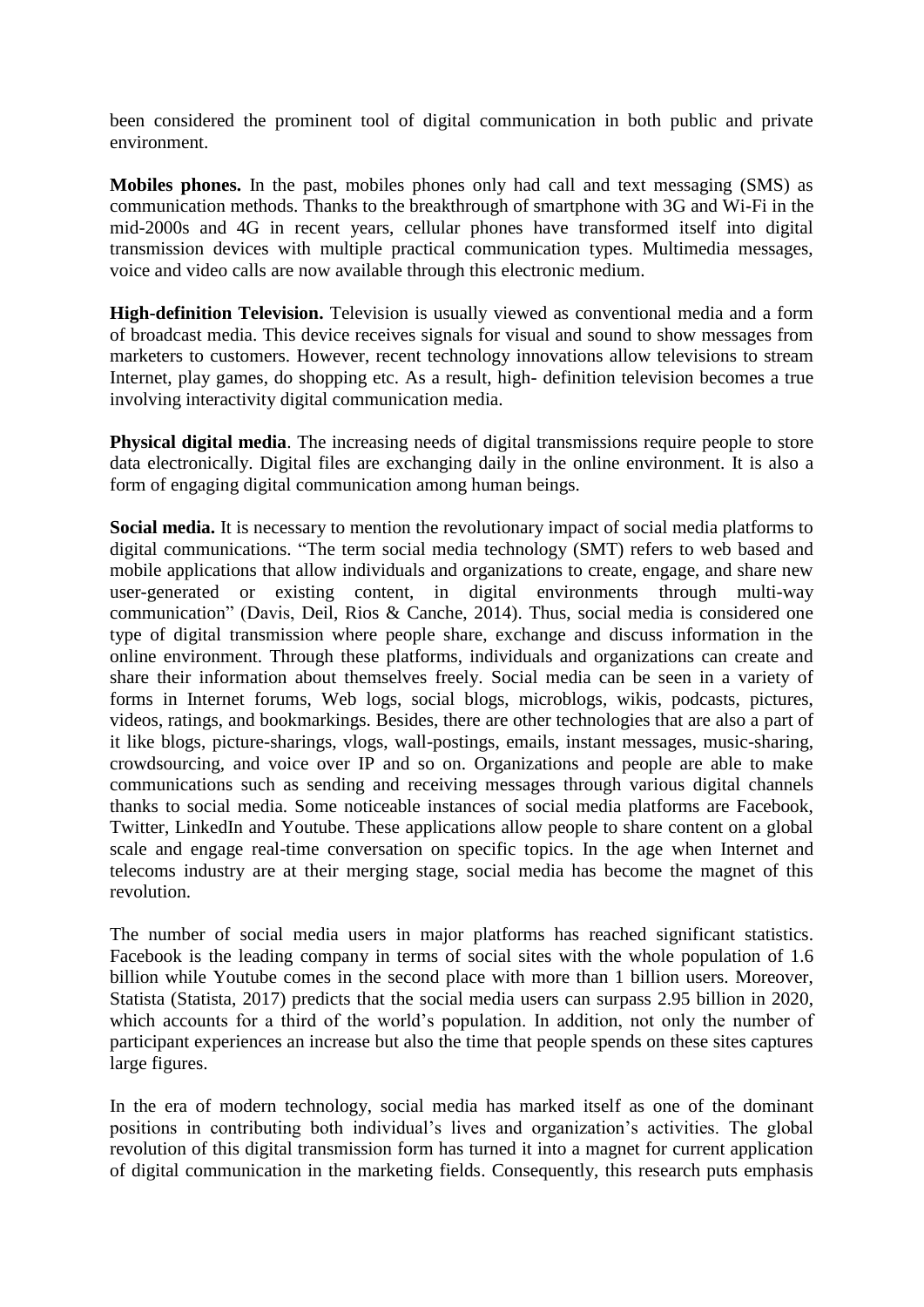on the impact and application of social media, the emerging and empirical digital communication, in marketing funnel of a specific company.

## **Digital Communication Issues**

- Email
- Cell phones
- Personal video calls (Skype)
- Instant messaging
- Text messaging
- Blogs
- Wikis
- Social networking

## **Examples of Inappropriate Digital Communication**

- Students text during class time.
- Students use text messaging and email shorthand for class assignments when asked to give complete answers.
- Students use text messaging to cheat on tests.

## **Examples of Appropriate Digital Communication**

- Students and teachers use digital communication devices when they will not interrupt what is going on in the school or classroom.
- Digital communication technologies such as social networking sites are used to support student activities in the classroom, such as sharing ideas or writings with others.
- Teachers use blogs to inform parents of classroom activities.

# **Digital Commerce Keywords**

- appropriate email use
- texting issues
- cell phone etiquette
- choosing technology communication models

## **References**

Davis, C. H., Deil-Amen, R., Rios-Aguilar, C., & Canche, M. S. (2014). *Social media in higher education.* Arizona: Claremounth.

Nguyen Nguyen (2017). A tool for digital communication implementation in the marketing funnel. Master Thesis.

Ribble, M. (2015). Digital Citizenship in Schools: Nine elements all students should know. 3rd ed. ISTE.

Sarokin, D. (2015). Types of Digital Communication. <https://www.techwalla.com/articles/types-of-digital-communication>